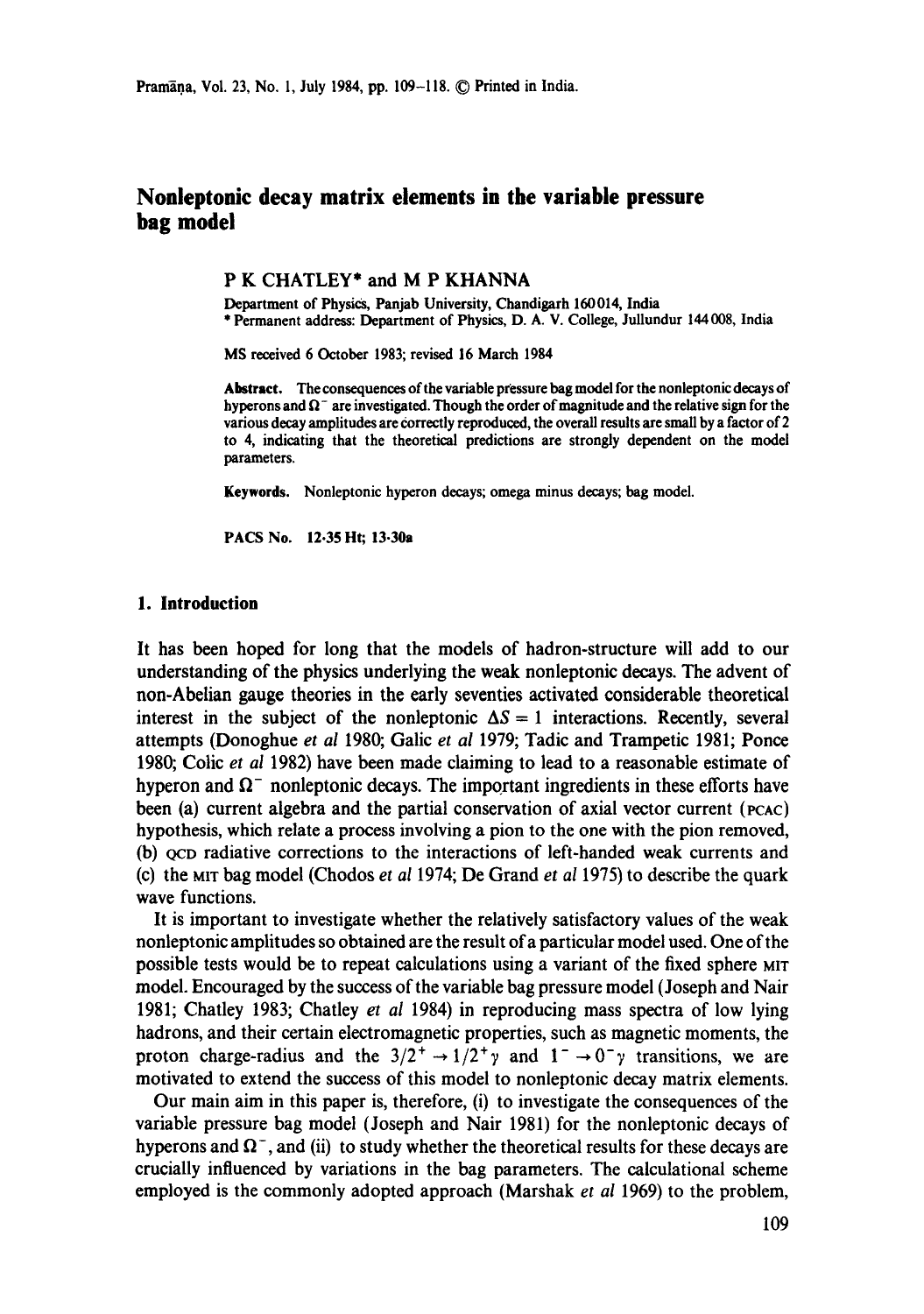which leads to the commutator approximation for the S-wave hyperon decays, and the ground-state pole-approximation for the P-wave hyperon and the  $\Omega^-$  decays.

The paper is organised as follows: We write the operators which underlie  $\Delta S = 1$ transitions in §2, and present the matrix elements in §3. In §4, we give numerical results of our calculations followed by a brief discussion.

# **2. Operators**

The  $\Delta S = 1$  effective nonleptonic weak Hamiltonian calculated originally by Shifman *et al* (1977) in the context of the four-quark model, and by Gilman and Wise (1979) in the context of the six-quark model, has been widely used to calculate the S- and P-wave amplitudes for hyperon decays (Donoghue *et al* 1980; Galic *et al* 1979; Tadic and Trampetic 1981). In such calculations, the effect of the short range gluons is considered by the use of QCD renormalisation methods and the confinement effects are incorporated using the bag model (Chodos *et al* 1974; De Grand *et al* 1975) wavefunction for confined quarks.

The  $\Delta S = 1$  weak nonleptonic Hamiltonian is given by (Shifman *et al* 1977)

$$
H_{\mathbf{w}}^{\mathrm{eff}}(\Delta S=1)=\sqrt{2} G_F \sin \theta_c \cos \theta_c \sum_i c_i 0_i \tag{1}
$$

where  $0<sub>i</sub>$  are the following four-quark operators, the parenthesis indicating their flavour SU(3) and isospin properties:

$$
0_{1} = (d_{L}s_{L})(\overline{u}_{L}u_{L}) - (d_{L}u_{L})(\overline{u}_{L}s_{L}) \qquad (8_{f}, \Delta I = 1/2),
$$
  
\n
$$
0_{2} = (\overline{d}_{L}s_{L})(\overline{u}_{L}u_{L}) + (\overline{d}_{L}u_{L})(\overline{u}_{L}s_{L}) +
$$
  
\n
$$
2(\overline{d}_{L}s_{L})(\overline{u}_{L}u_{L}) + 2(\overline{d}_{L}s_{L})(\overline{s}_{L}s_{L}), \qquad (8_{d}, \Delta I = 1/2),
$$
  
\n
$$
0_{3} = (\overline{d}_{L}s_{L})(\overline{u}_{L}u_{L}) + (\overline{d}_{L}u_{L})(\overline{u}_{L}s_{L}) +
$$
  
\n
$$
2(\overline{d}_{L}s_{L})(\overline{d}_{L}d_{L}) - 3(\overline{d}_{L}s_{L})(\overline{s}_{L}s_{L}) \qquad (27, \Delta I = 1/2),
$$
  
\n
$$
0_{4} = (\overline{d}_{L}s_{L})(\overline{u}_{L}u_{L}) + (\overline{d}_{L}u_{L})(\overline{u}_{L}s_{L}) -
$$
  
\n
$$
(\overline{d}_{L}s_{L})(\overline{d}_{L}d_{L}), \qquad (27, \Delta I = 3/2),
$$
  
\n
$$
0_{5} = (\overline{d}_{L}s_{L})(\overline{u}_{R}u_{R} + \overline{d}_{R}d_{R} + \overline{s}_{R}s_{R}) \qquad (8, \Delta I = 1/2),
$$
  
\n
$$
0_{6} = (\overline{d}_{L}s_{L})(\overline{u}_{R}u_{R} + \overline{d}_{R}d_{R} + \overline{s}_{R}s_{R}) \qquad (8, \Delta I = 1/2),
$$
  
\n(2)

where, for example,  $\overline{d}_L s_L$  is the shorthand for  $d^2\gamma_\mu (1-\gamma_5)s^2/2$  and  $\overline{u}_R \lambda^\mu u_R$  for  $\bar{u}^i(\lambda^a)_{ij}\gamma_\mu(1+\gamma_5)u^j/2$ ; the  $\lambda$ -matrices and the upper latin indices reflect the SU(3)-colour group with  $Tr(\lambda^{\alpha}\lambda^{\beta}) = 2\delta_{\alpha\beta}$ . All the operators in (2) are normal ordered. The operators 01 ..... 04 appear in any standard approach (Shifman *et al* 1977; Donoghue 1976; Galic *et a11976),* and they belong to the 20" and 84 representations of the SU(4)-flavour group. The operators  $0_5$  and  $0_6$  are due to gluon radiative corrections and the SU(4) flavour symmetry breaking.

The coefficients appearing in (1) are calculated by studying the QCD renormalisation behaviour. They are functions of the charmed quark mass  $m_c$  (or t-quark mass  $m_t$ ), the renormalisation mass  $\mu$ , the intermediate vector boson mass  $m_{w}$ , and the running coupling constant  $g^2(\mu^2/4\pi)$ . A representative set of coefficients suggested by Shifman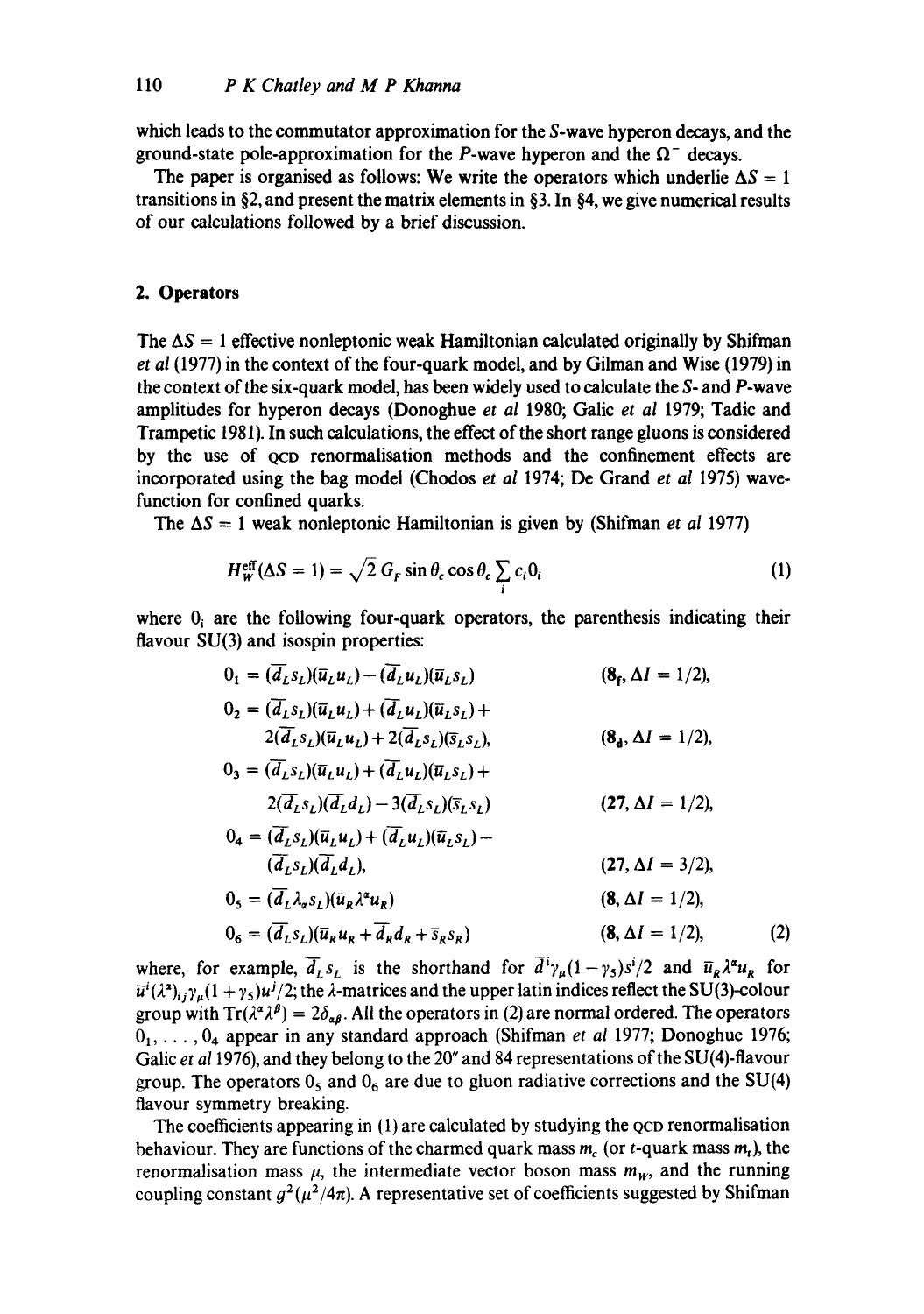*et al* (1977) is

$$
c_1 = -2.54, c_2 = 0.08, c_3 = 0.08,c_4 = 0.411, c_5 = -0.08, c_6 = -0.02,
$$
 (3)

with  $m_w = 100 \text{ GeV}$ ,  $m_c = 2 \text{ GeV}$ ,  $\mu = 0.5 \text{ GeV}$  and  $g^2(\mu^2/4\pi) = 1$ . Similarly, a set of coefficients calculated by Gilman and Wise (1979) for a six quark model is

$$
c_1 = -2.74, \quad c_2 = 0.08, \quad c_3 = 0.08, \quad c_4 = 0.40, \quad c_5 = -0.127, \quad c_6 = -0.045, \tag{4}
$$

with  $m_t = 30$  GeV.

The values of these coefficients when the strong interactions are turned off are (Tadic and Trampetic 1980; Rai Choudhary 1980)

$$
c_1 = -1, \quad c_2 = 0.5, \quad c_3 = 2/15, \quad c_4 = 2/3, \quad c_5 = c_6 = 0. \tag{5}
$$

# **3. Matrix elements**

#### 3.1 *Hyperon decays*

We next give the matrix elements of the effective Hamiltonian described in §2. As already mentioned, the most satisfactory approach to calculate these matrix elements, at the present time, is the common approach (Marshak *et al* 1969) wherein soft-pion techniques are employed to reduce nonleptonic amplitudes  $\langle B' \pi | H_w | B \rangle$  into matrix elements between single particle states. The latter can then be evaluated using quarkmodel methods.

The soft-pion techniques lead to the parametrisation of the amplitude involving a pion in the following way:

$$
\langle B'\pi \big| H^{\rm eff}_W(0) \big| B \rangle = -\frac{i}{f_\pi} \langle B' \big| \big[ F_i^5, H^{\rm eff}_W(0) \big] \big| B \rangle + P(q) + R(q), \tag{6}
$$

where  $f_x = 94$  MeV is the pion decay constant. In (6),  $P(q)$  represents possible pole terms and *R(q)* denotes any contribution not included in the first two terms. However, it is known (Ponce 1980) that  $R(q) = 0$  as  $q \to 0$ , and therefore it can be neglected in the first approximation.

In the calculations made by Donoghue *et al* (1980, 1981) and Galic *et al* (1979) for hyperon decays, the commutator term at the right side of (6) gives the main contribution to the pv (parity-violating) S-wave amplitudes, and the pole terms *P(q)*  represents the main contribution to the Pc (parity conserving) P-wave amplitudes. Since our primary aim in this paper is not to fit the nonleptonic data, but to extend the scope of the variable bag pressure scheme (Joseph and Nair 1981; Chatley 1983; Chatley *et a11984)* as well as to test the stability of the theoretical results as obtained by Donoghue *et al* (1980, 1981) and Galic *et al* (1979, 1980), we concern ourselves here only with the contributions coming from the commutator term for the S-waves and from the pole-terms for the P-waves.

3.1a *S-wave amplitudes:* The current algebra commutator term contributing to the S-wave ( $\mathbf{v}$ ) amplitude A involves the single-state weak matrix elements  $a_{BB'} \equiv \langle B'|0_i|B\rangle$ , where i runs from 1 to 6. In any model employing valence quarks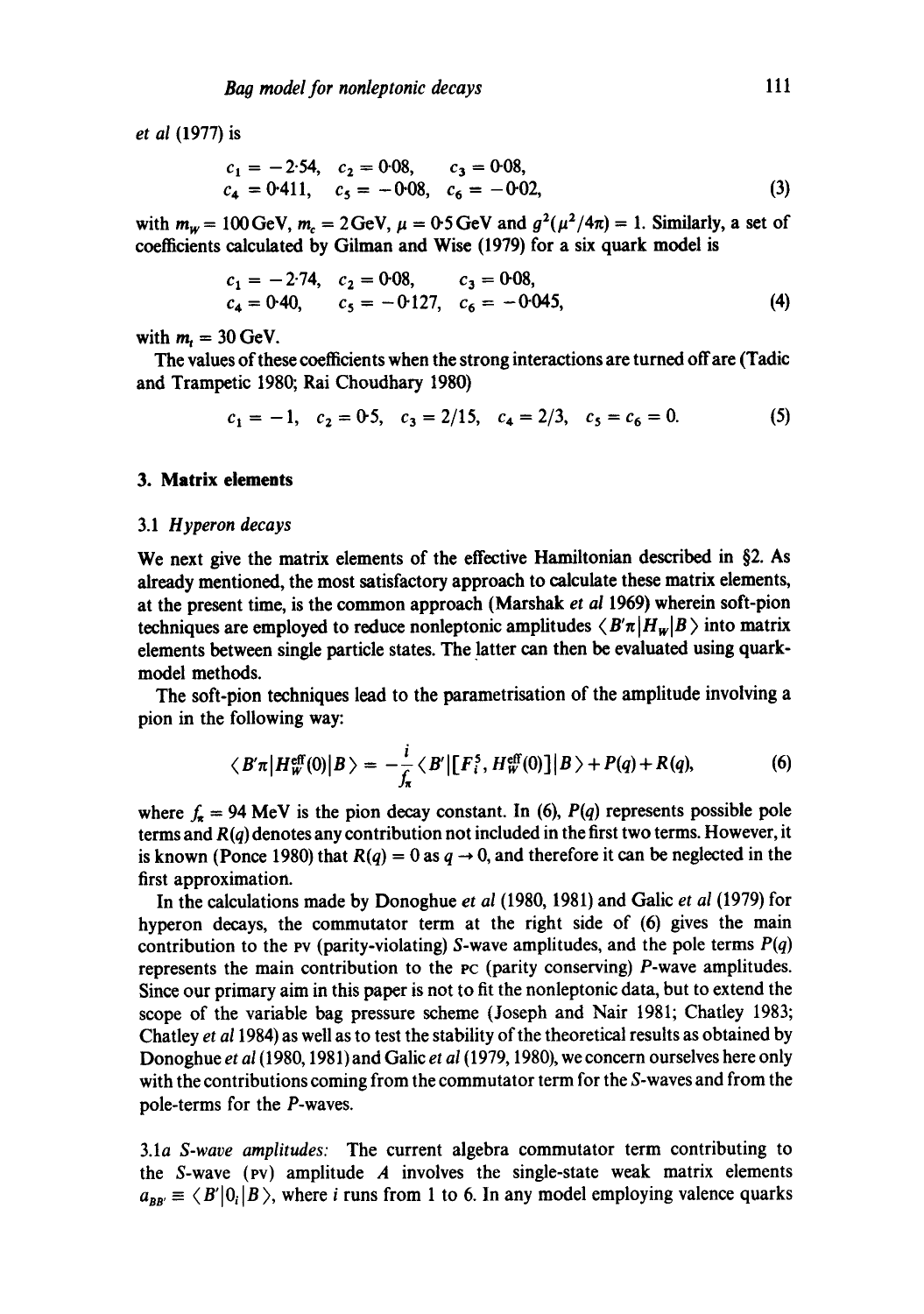only, it can be shown (Donoghue *et al* 1980) that

$$
\langle B' | 0_2 | B \rangle = \langle B' | 0_3 | B \rangle = \langle B' | 0_4 | B \rangle = 0, \tag{7}
$$

in agreement with the Pati-Woo  $(1971)$  theorem. Thus the amplitudes  $a_{BB}$  receive contributions only from the operators  $0_1$ ,  $0_5$  and  $0_6$ . The various  $a_{BB'}$  needed for calculating the S-wave amplitudes for the nonleptonic decay processes can be obtained using table 1, where the quantities  $a, b, a', b'$  are the radial overlap integrals defined as follows:

$$
a = \int_0^R d^3r [u_u^3(r)u_s(r) + v_u^3(r)v_s(r)],
$$
  
\n
$$
b = \int_0^R d^3r [u_u^2(r)v_u(r)v_s(r) + v_u^2(r)u_u(r)u_s(r)],
$$
  
\n
$$
a' = \int_0^R d^3r [u_s^3(r)u_u(r) + v_s^3(r)v_u(r)],
$$
  
\n
$$
b' = \int_0^R d^3r [u_s^2(r)v_s(r)v_u(r) + v_s^2(r)u_s(r)u_u(r)].
$$
\n(8)

In (8),  $u_q$  and  $v_q$  denote the large and small components of the quark wavefunction, respectively.

Using the definitions (2) of the four-quark operators and table 1, we get the following expressions for the weak matrix elements  $a_{BB}$ .

$$
a_{\Lambda n} = \overline{G}_F \bigg\{ c_1 \big[ 2 \sqrt{6} (a+b) \big] + \bigg( c_6 - \frac{8}{3} c_5 \bigg) \big[ \sqrt{6} (a+b) \big] \bigg\},\tag{9}
$$

$$
a_{\Xi^{0}\Lambda} = \overline{G}_{F} \Biggl\{ c_{1} \bigl[ -4\sqrt{6}(a+b) \bigr] + \biggl( c_{6} - \frac{8}{3} c_{5} \biggr) \bigl[ \sqrt{6}(a-a') - (2/3)^{1/2} (9b-b') \bigr] \Biggr\},
$$
\n(10)

$$
a_{\Sigma^{+} p} = \overline{G}_{F} \Biggl\{ c_{1} \bigl[ -12(a+b) \bigr] + \biggl( c_{6} - \frac{8}{3} c_{5} \biggr) \bigg[ \frac{2}{3} (3a - 13b) \bigg] \Biggr\},
$$
\n(11)

$$
a_{\Sigma^{0}n} = \overline{G}_F \bigg\{ c_1 \big[ -6\sqrt{2}(a+b) \big] + \bigg( c_6 - \frac{8}{3} c_5 \bigg) \bigg[ \frac{\sqrt{2}}{3} (3a - 13b) \bigg] \bigg\},
$$
(12)

$$
a_{\Xi^{-}\Sigma^{-}} = \overline{G}_F \bigg\{ -\frac{2}{3} \bigg( c_6 - \frac{8}{3} c_5 \bigg) \big[ (3a + 3a') - (b + b') \big] \bigg\},
$$
 (13)

where 
$$
\overline{G}_F = \frac{G_F}{2\sqrt{2}} \cos \theta_c \sin \theta_c.
$$
 (14)

We choose for the weak interaction constants:

$$
G_F = 1.026 \times 10^{-5} / m_p^2, \text{ and } \sin \theta_c \cos \theta_c \approx 1/4. \tag{15}
$$

The S-wave hyperon decay amplitudes are now determined using the standard formulae (Marshak *et al* 1969).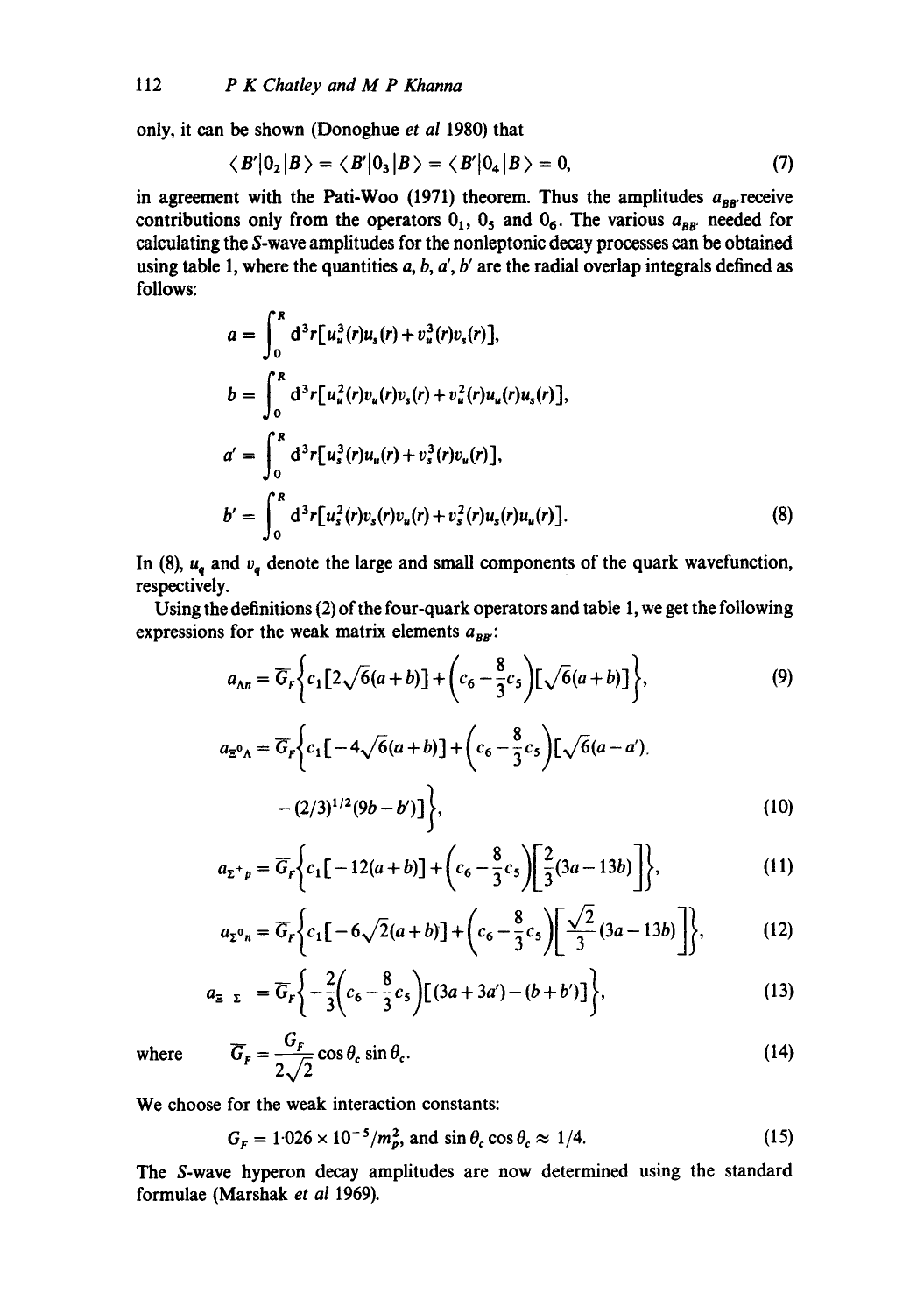|                                          | Table 1. Matrix elements of the four-quark operators as functions of the overlap integrals $a, b, a'$ and b' defined in (8). |                            |                               |                             |                              |                                 |                              |                                   |
|------------------------------------------|------------------------------------------------------------------------------------------------------------------------------|----------------------------|-------------------------------|-----------------------------|------------------------------|---------------------------------|------------------------------|-----------------------------------|
|                                          | $\overline{ds}$ $\overline{u}$ $\overline{u}$                                                                                |                            | $\overline{(du)(us)}$         |                             |                              | $\overline{ds}$ $\overline{d}d$ |                              | $\overline{ds}$ $\overline{(ss)}$ |
| $\sigma_{B}$                             | YY                                                                                                                           | $\tilde{\mathcal{H}}$      | YY                            | ર્સ                         | YV                           | र्नु                            | 44                           | 44                                |
| $\langle \Lambda^0   0   n \rangle$      | $-\frac{1}{\sqrt{6}}(3a+7b)$                                                                                                 | $\frac{1}{\sqrt{6}}(3a-b)$ | $\frac{6}{10}$ (8b)           | $\frac{1}{\sqrt{6}}(3a-b)$  | $-\frac{1}{\sqrt{6}}(3a-b)$  | $\frac{1}{\sqrt{6}}(3a-b)$      |                              |                                   |
| $\langle \Xi^0   0   \Lambda \rangle$    | $\frac{1}{\sqrt{6}}(a+5b)$                                                                                                   | $\frac{1}{\sqrt{6}}(3a-b)$ | $\frac{1}{\sqrt{6}}(a+5b)$    | $\frac{1}{\sqrt{6}}(3a+b)$  |                              |                                 | $\frac{1}{\sqrt{6}}(3a'-b')$ | $\frac{1}{\sqrt{6}}(3a'-b')$      |
| $\langle 2^+ 0 p\rangle$                 | $-\frac{1}{3}(3a+11b)$                                                                                                       | $(3a - b)$                 | $\frac{1}{3}(3a+23b)$         | $\frac{1}{3}(3a-b)$         |                              |                                 |                              |                                   |
| $\langle \Sigma^0   0   n \rangle$       | $\frac{1}{3\sqrt{2}}(3a+23b)$                                                                                                | $\frac{5}{\sqrt{2}}(3a-b)$ | $\frac{1}{3\sqrt{2}}(3a+11b)$ | $\frac{1}{3\sqrt{2}}(3a-b)$ | $-\frac{3\sqrt{2}}{3(2a-b)}$ | $\frac{1}{3\sqrt{2}}(3a-b)$     |                              |                                   |
| $\langle \Xi^- 0 \Sigma^- \rangle$       |                                                                                                                              |                            |                               |                             | $-\frac{1}{3}(3a-b)$         | $\frac{1}{2}(3a-b)$             | $-\frac{1}{3}(3a'-b')$       | $\frac{1}{3}(3a'-b')$             |
| $\langle \, \Omega^- 0 \Xi^* \, \rangle$ |                                                                                                                              |                            |                               | 0                           |                              |                                 | $-4\sqrt{3(3a'-b')}$         | $4\sqrt{3(3a'-b')}$               |
| $\langle K^- 0 \pi^-\rangle$             | $- (a + 5b)$                                                                                                                 | $(3a - b)$                 |                               | $(3a - b)$                  |                              |                                 |                              | 0                                 |
| $\langle K^0   0   \pi^0 \rangle$        |                                                                                                                              | $3\sqrt{2(a-3b)}$          | $-\frac{a+5b}{\sqrt{2}}$      | $\frac{1}{\sqrt{2}}(3a-b)$  | $\frac{1}{\sqrt{2}}(a+5b)$   | $-\frac{6}{\sqrt{2}}(9a-19b)$   |                              |                                   |

Bag model for nonleptonic decays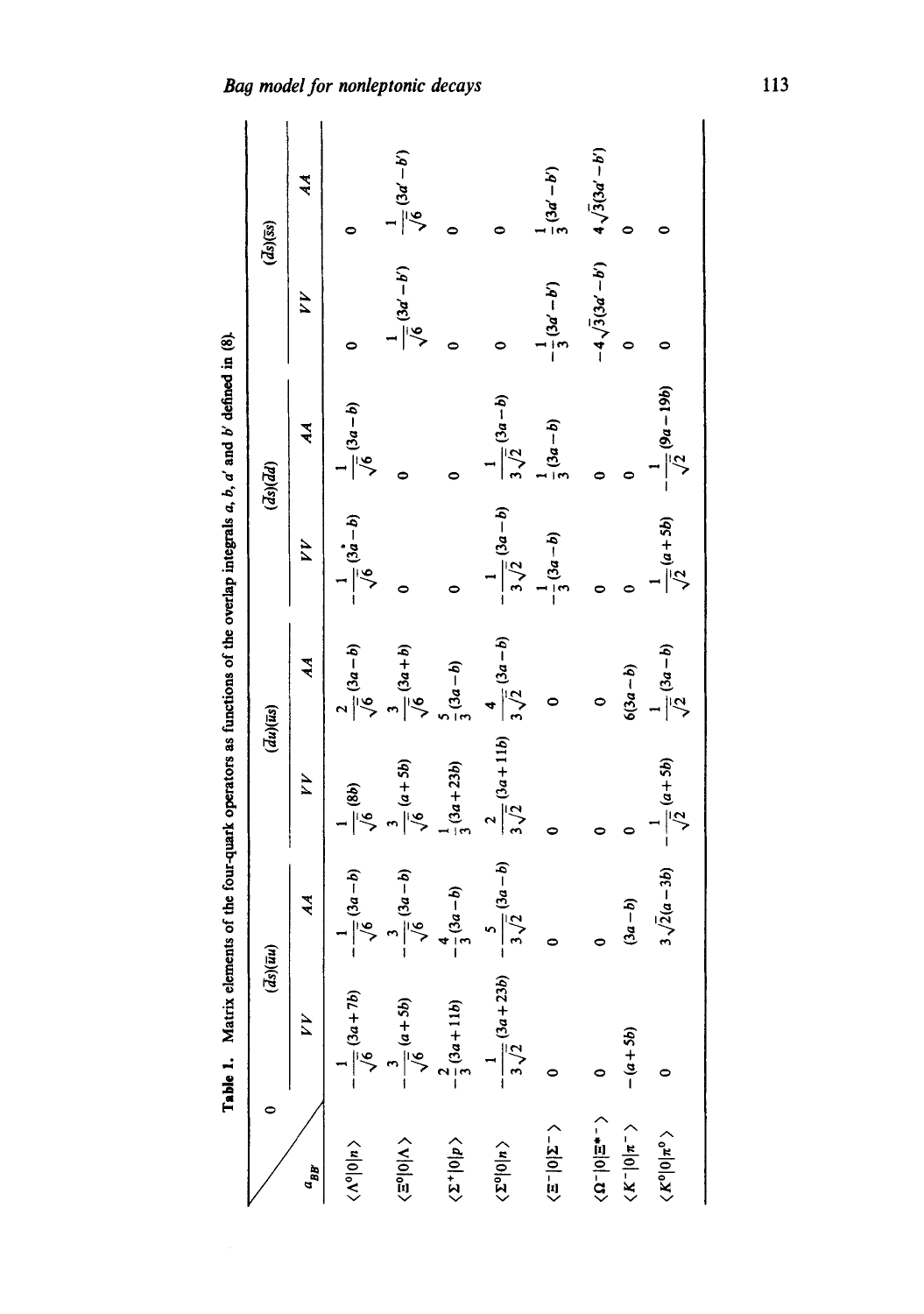3.1b *P-wave amplitudes:* The standard treatment for the P-waves is to calculate baryon poles (Marshak *et al 1969*). These consist of  $\Delta S = 1$  baryon to baryon transitions accompanied by strong pion emission. The baryon pole-terms contributing to the various P-wave amplitudes are

$$
B^{P}(\Lambda_{0}^{0}) = g(N+\Lambda) \bigg[ \frac{a_{\Lambda n}}{(\Lambda - N)(2N)} - \frac{\sqrt{2/3} d a_{\Sigma^{+} p}}{(\Sigma - N)(\Sigma + \Lambda)} \bigg],
$$
  
\n
$$
B^{P}(\Xi_{0}^{0}) = \sqrt{2} g(\Lambda + \Xi) \bigg[ \frac{a_{\Xi^{-}\Sigma^{-}} d}{\sqrt{3}(\Xi - \Sigma)(\Sigma + \Lambda)} + \frac{a_{\Xi^{0}\Lambda}(f - d)}{\sqrt{2}(\Xi - \Lambda)(2\Xi)} \bigg],
$$
  
\n
$$
B^{P}(\Sigma_{0}^{+}) = -g(N+\Sigma) \bigg[ \frac{a_{\Sigma^{+} p}}{(\Sigma - N)(2N)} - \frac{2f a_{\Sigma^{+} p}}{(\Sigma - N)(2\Sigma)} \bigg],
$$
  
\n
$$
B^{P}(\Sigma_{+}^{+}) = 2g(\Sigma + N) \bigg[ -\frac{a_{\Sigma^{+} p}(f + d)}{\sqrt{2}(\Sigma - N)(2N)} - \frac{a_{\Sigma^{0} n} f}{(\Sigma - N)(2\Sigma)}
$$
  
\n
$$
+ \frac{a_{\Lambda n} d}{\sqrt{3}(\Lambda - N)(\Sigma + \Lambda)} \bigg],
$$
(16)

where g is the  $\pi NN$  coupling constant ( $g^2/4\pi = 14.6$ ), f and d reflect the SU(3) structure of the strong coupling  $(f+d = 1)$ , and the particle symbols represent their experimental masses. For  $d/f$ , we use the best fit value (Gronau 1972),  $d/f = 1.8$ . The weak baryon to baryon matrix elements  $a_{\Lambda n}$ ,  $a_{\Sigma^+p}$ ,  $a_{\Xi^0\Lambda}$ ,  $a_{\Xi^-\Sigma^-}$  are the same as given in (9) to (13).

It is known that kaon-poles also contribute to the P-wave hyperon decays, in addition to the baryon-poles. The strength of the K-poles is determined by evaluating the  $K - \pi$  transition matrix elements  $a_{K\pi}$ . Their forms for the various P-wave decay amplitudes are:

$$
B^{K}(\Lambda_{0}^{0}) = -g \frac{d + 3f}{\sqrt{3}} \frac{a_{K}^{0} n^{0}}{m_{K}^{2} - m_{\pi}^{2}} (2m_{K}^{2})^{1/2},
$$
  
\n
$$
B^{K}(\Xi_{0}^{0}) = -2g \frac{d - 3f}{\sqrt{3}} \frac{a_{K}^{0} n^{0}}{m_{K}^{2} - m_{\pi}^{2}} (2m_{K}^{2})^{1/2},
$$
  
\n
$$
B^{K}(\Sigma_{0}^{+}) = -\sqrt{2} g(d - f) \frac{a_{K}^{0} n^{0}}{m_{K}^{2} - m_{\pi}^{2}} (2m_{K}^{2})^{1/2},
$$
  
\n
$$
B^{K}(\Sigma_{+}^{+}) = 0.
$$
\n(17)

Here the strong baryon-kaon vertex is parametrised through  $f$  and  $d$  in the usual way. The matrix elements  $a_{K^0\pi^0}$  and  $a_{K^-\pi^-}$  as obtained from table 1 and definitions (2) for the four-quark operators are

$$
a_{K^{0}n^{0}} = \overline{G}_{F}\left\{ [c_{1} - 2(c_{2} + c_{3} - 2c_{4})](a - 3b) + (c_{6} + \frac{16}{3}c_{5})(a + b) \right\},
$$
\n(18)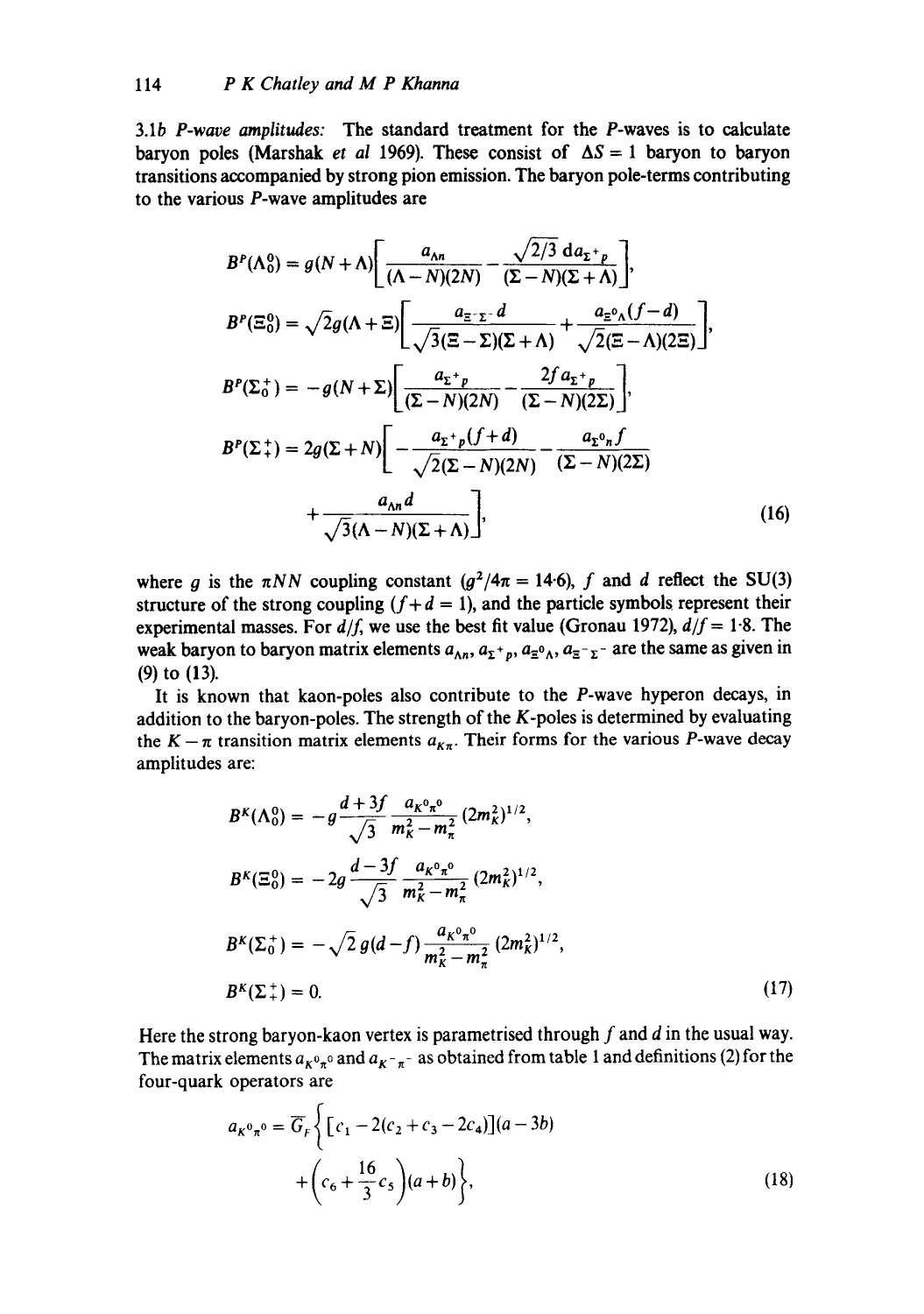$$
a_{K^{-}\pi^{-}} = \overline{G}_F \Biggl\{ \Biggl[ -c_1 + 2(c_2 + c_3 + c_4) \Biggr] (a - 3b)
$$

$$
- \Biggl( c_6 + \frac{16}{3} c_5 \Biggr) (a + b) \Biggr\}.
$$
 (19)

In (17), the factor  $(2 m<sub>K</sub><sup>2</sup>)^{1/2}$  occurs because of the invariant normalisation term  $(4 m_{K}E_{})^{1/2}$  (Donoghue *et al* 1980).

# 3.2  $\Omega^-$ *-decays*

We restrict ourselves to the three nonleptonic decay modes of  $\Omega^-$  seen experimentally:

$$
\Omega^- \to \Lambda K^- , \quad \Omega^- \to \Xi^0 \pi^+, \quad \Omega^- \to \Xi^- \pi^0.
$$

**It** is known (Galic *et a11980;* Tadic and Trampetic 1981; Finjord 1978; Ponce 1980 and references therein) that  $\Omega^-$  decay probability is determined largely by the parity conserving P-wave amplitude B. All B amplitudes receive contributions from pole diagrams. The contributions coming from these pole diagrams are

$$
B^{P}(\Omega^{-} \to \Lambda K^{-}) = g_{\Lambda \Xi^{*-} K^{-}} \frac{a_{\Omega}^{-} \Xi^{*-}}{\Omega^{-} - \Xi^{*-}} - g_{\Xi^{0} \Omega^{-} K^{-}} \frac{a_{\Xi^{0} \Lambda}}{\Xi^{0} - \Lambda},
$$
  
\n
$$
B^{P}(\Omega^{-} \to \Xi^{0} \Pi^{-}) = g_{\Xi^{0} \Xi^{*} \Pi^{-}} \frac{a_{\Omega^{-} \Xi^{*-}}}{\Omega^{-} - \Xi^{*-}},
$$
  
\n
$$
B^{P}(\Omega^{-} \to \Xi^{-} \Pi^{0}) = g_{\Xi^{-} \Xi^{*-} \Pi^{0}} \frac{a_{\Omega^{-} \Xi^{*-}}}{\Omega^{-} - \Xi^{*-}},
$$
\n(20)

where the particle symbols represent their experimental masses, the matrix element  $a_{\Xi_0}$ is determined from (10), and the element  $a_{\Omega^-}$  =\*- is given by

$$
a_{\Omega^- \Xi^{*-}} = \overline{G}_F \bigg\{ -8\sqrt{3} \bigg( c_6 - \frac{8}{3} c_5 \bigg) (3a' - b') \bigg\}.
$$
 (21)

Equation (21) can be easily obtained from table 1 and using the definitions (2). The strong coupling constants in (20) can be determined using SU(3) relations (Nagels *et al*  1979)

$$
g_{\Xi^0 \Omega^- K^-} = -g_{\Xi^- \Omega^- R^0} = \sqrt{2} g_{\Lambda \Xi^*^- K^-}
$$
  
=  $\sqrt{3} g_{\Xi^0 \Xi^* \Gamma^- R^-} = \sqrt{6} g_{\Xi^- \Xi^* \Gamma^- R^0} = 13.01 \text{ GeV}^{-1}$  (22)

The processes  $\Omega^- \to \Xi^0 \Pi^-$  and  $\Omega^- \to \Xi^- \Pi^0$  may also receive contributions from K-pole terms:

$$
B^{k}(\Omega^{-} \to \Xi^{0} \Pi^{-}) = g_{\Xi^{0} \Omega^{-} K^{-}} - \frac{a_{K^{-}} n^{-}}{m_{K}^{2} - m_{\Pi}^{2}} (2m_{K}^{2})^{1/2},
$$
  

$$
B^{k}(\Omega^{-} \to \Xi^{-} \Pi^{0}) = -\frac{g_{\Xi^{0} \Omega^{-} K^{-}}}{\sqrt{2}} \frac{a_{K}^{0} n^{0}}{m_{K}^{2} - m_{\Pi}^{2}} (2m_{K}^{2})^{1/2},
$$
(23)

where  $a_{K\pi}$  are given by (18) and (19).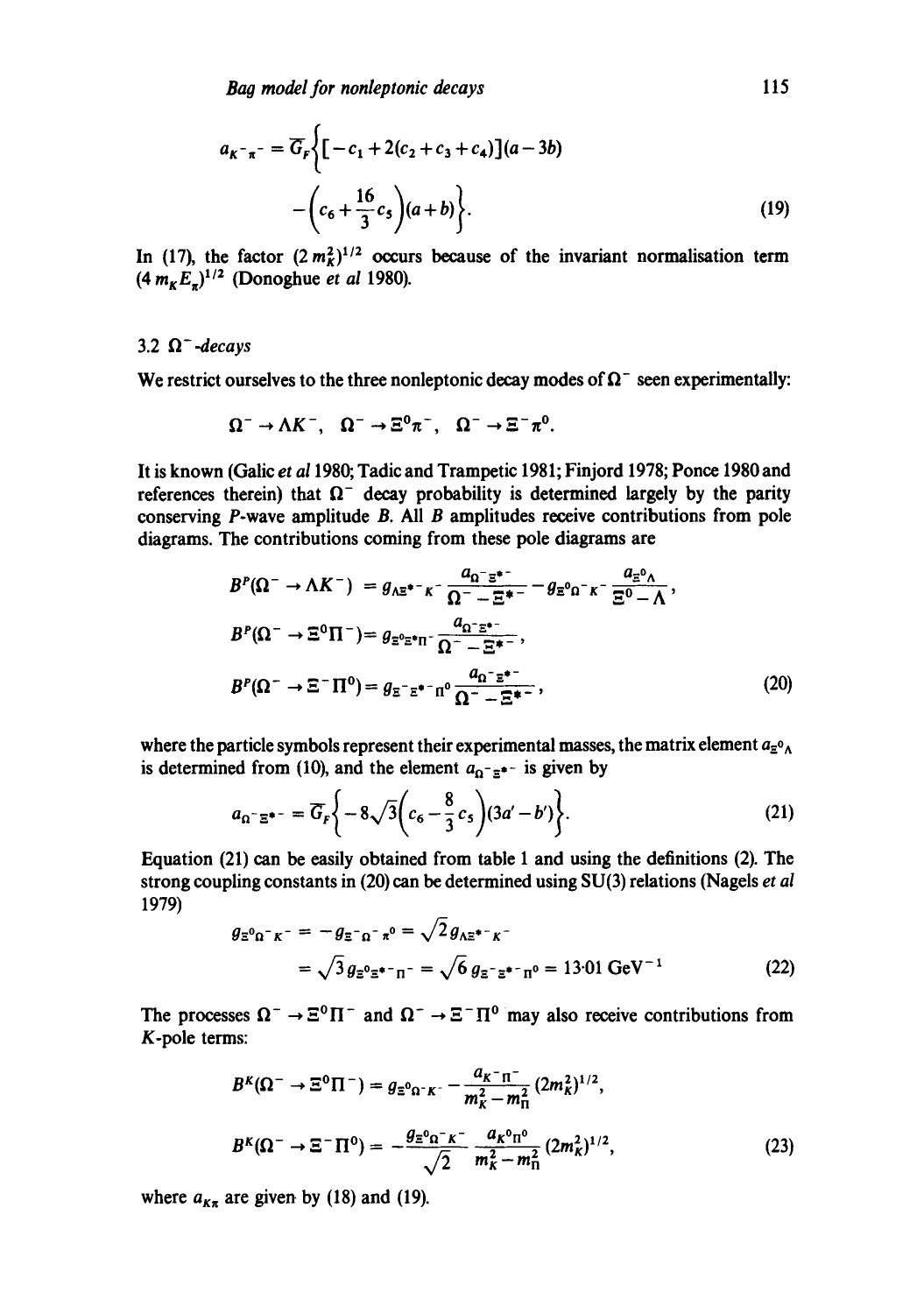#### **4. Numerical results and discussion**

Our choice of input parameters is (Joseph and Nair 1981)  $m_u = m_d = 0.114$  GeV,  $m_s$  $= 0.302 \text{ GeV}, R = 8.88 \text{ GeV}^{-1}$  for baryons, and  $R = 7.75 \text{ GeV}^{-1}$  for mesons. Using **these values, we evaluate the overlap integrals (equation (8)) and list them in table 2. For**  the  $QCD$  enhancement factors  $c_i$ 's, we use the values given in (3), and then calculate the nonleptonic hyperon and  $\Omega^-$  decay amplitudes through relations (16), (17), (20) and **(23). Numerical results are presented in tables 3 and 4 for hyperon decays, and in table 5**  for  $\Omega^-$  decays.

**We find that, in our bag model calculations, though the relative sign and the relative magnitude of all non-leptonic decay amplitudes can be correctly reproduced, our overall results are too small by a factor of 2 to 4 when compared with those obtained by Donoghue** *et al* **(1981), Galic** *et al* **(1979), and Tadic and Trampetic (1981). The decrease in the amplitudes is readily understandable if we realize that our results crucially depend upon the parameters of the model. It is evident that overlap integrals (equation**  (8)) transform as  $1/R^3$ . Our model has  $R = 8.88$  GeV<sup>-1</sup>, while the model of De Grand *et al (1975)* employs  $R = 5.00$  GeV<sup>-1</sup>, roughly accounting for the decrease. Obviously, **the radius sets the scale for the overlap integrals.** 

**It is worth mentioning here that in literature, one finds two sets of ground state**  parameters for the MIT bag model. The set predicted by De Grand et al (1975), which gives  $2\mu_p M_p = 1.9$  (about 30%) less than the experimental value of 2.79), and  $\langle r_p^2 \rangle^{1/2}$ 

| Overlap<br>Integral | <b>Baryons</b> | Mesons |
|---------------------|----------------|--------|
| а                   | 0.37           | 0.54   |
| b                   | $0 - 08$       | 0.13   |
| ď                   | 0.45           |        |
| b'                  | $0 - 06$       |        |

**Table 2. Numerical values of bag overlap integrals**  (Each value is to be multiplied by  $10^{-3}$  GeV<sup>-3</sup>).

For baryons  $R = 8.88 \text{ GeV}^{-1}$ ,  $w_u = w_d =$  $0.294 \text{ GeV}$ ,  $w_s = 0.427 \text{ GeV}$  and for mesons  $R =$  $7.75 \text{ GeV}^{-1}$ ,  $w_u = w_d = 0.321 \text{ GeV}$ ,  $w_s = 0.448 \text{ GeV}$ .

**Table 3. S-wave hyperon decay amplitudes in units of**   $10^5$  m $^{-1/2}$  sec<sup>-1/2</sup>.

| Decay<br>mode | Present<br>analysis | Donoghue<br>et al<br>(1981) | Galic<br>et al<br>(1979) | Experimental |
|---------------|---------------------|-----------------------------|--------------------------|--------------|
| $\Sigma_0^+$  | $-0.54$             | $-1.27$                     | $-1.53$                  | $-1.48$      |
| $\Sigma^-$    | 0.75                | 180                         | 2.13                     | 1.93         |
| $\Xi_0^0$     | $0-43$              | $1-03$                      | 1.21                     | 1.54         |
| $\Lambda^0_0$ | $-0.15$             | $-0.50$                     | $-0.62$                  | $-1.07$      |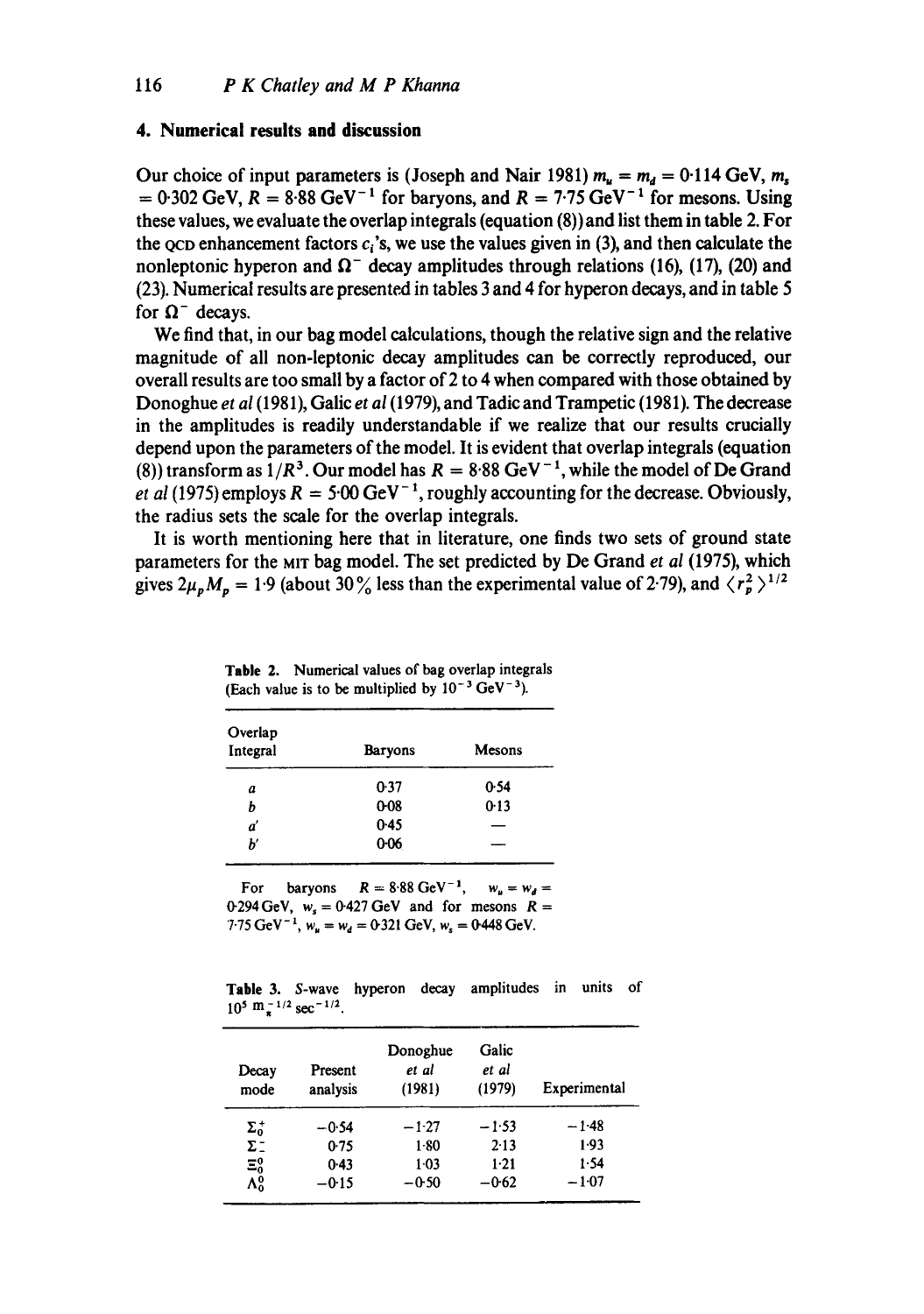**Table** 4. P-wave hyperon decay amplitudes in units of  $10^5$  m $^{-1/2}$  sec<sup>-1/2</sup>.

|               |                 | Present analysis |         |                                  |              |
|---------------|-----------------|------------------|---------|----------------------------------|--------------|
| Decay<br>mode | Barvon<br>poles | Kaon<br>pole     | Total   | Tadic and<br>Trampetic<br>(1980) | Experimental |
| $\Sigma_0^+$  | 1.92            | $0 - 08$         | $2-00$  | 7.98                             | 12.04        |
| $\Sigma_+^*$  | 3.14            | 0                | 3:14    | $11-22$                          | 19.06        |
| $\Xi_0^0$     | $-1:17$         | $-0.06$          | $-1.23$ | -462                             | -5.56        |
| $\Lambda_0^0$ | -0-52           | 0.12             | $-0.40$ | $-2.0$                           | $-7.07$      |

For the strong coupling constants  $f$  and  $d$ , we use the best fit value (Gronau 1972)  $d/f = 1.8$ .

| Decay<br>mode            | Baryon<br>poles | Kaon<br>poles | Total   | Tadic and<br>Trampetic<br>(1981) |
|--------------------------|-----------------|---------------|---------|----------------------------------|
| $10^6 B(\Omega_K^-)$     | 0.92            | 0             | 0.92    | 4.01                             |
| $10^6 B(\Omega^-)$       | $-0.20$         | 0.04          | -016    | 0.84                             |
| $10^6$ B( $\Omega_0^-$ ) | $-0.14$         | $0 - 02$      | $-0.12$ | 0.31                             |

**Table 5.**  $\Omega^-$  decay amplitudes in GeV<sup>-1</sup>

 $= 0.73$  fm (which is about 20% smaller than the experimental value of 0.88 fm) is the only one which gives a satisfactory estimate of nonleptonic decay amplitudes. The other set (Donoghue *et al* 1975) with  $R = 7.33 \text{ GeV}^{-1}$  (yielding  $2\mu_p M_p = 2.63$ ,  $\langle r_p^2 \rangle^{1/2} =$ 1.03 fm), which is nearer our values leads to much poorer predictions of the decay amplitudes.

Lastly, we point out certain uncertainties inherent in such calculations. First is the calculation of K-pole terms, which involves the evaluation of the matrix elements  $a_{K^o*^o}$ and  $a_{K-x}$ . In a bag scheme, these matrix elements depend upon the combination  $(a - 3b)$  of the overlap integrals. It has to be pointed out (Colic *et al* 1982) that due to helicity suppression, the exact magnitude and even sign of the particular combination  $(a - 3b)$  is uncertain. It may be positive, zero or even negative. With the MIT model parameters of De Grand *et al* (1975), it is  $-1.20 \times 10^{-3}$  GeV<sup>3</sup>, whereas with our parameters, it is  $0.16 \times 10^{-3}$  GeV<sup>3</sup>. Its precise value is thus very strongly dependent on the values of the bag model parameters. There are problems also with the theoretical enhancement coefficients  $c_i$ . Though the values of the coefficients  $c_1, c_2, c_3, c_4$  are said to be reasonably secure, the same is not true for the coefficients  $c_5$  and  $c_6$ . These ( $c_5$  and  $c_6$ ) arise due to SU(4) symmetry breaking, and cannot be estimated theoretically to an impressive level of accuracy (Vainshtein *et al* 1977; Donoghue *et al* 1980).

Our conclusion is that the present model is not as successful for nonleptonic decays as for predicting static properties of hadrons. As already pointed out, one of the reasons for the discrepancy may be the large bag size. Another reason for the poor results may be the soft-pion approximation, which may not work as well, in the present context, as it does in other low-energy processes.